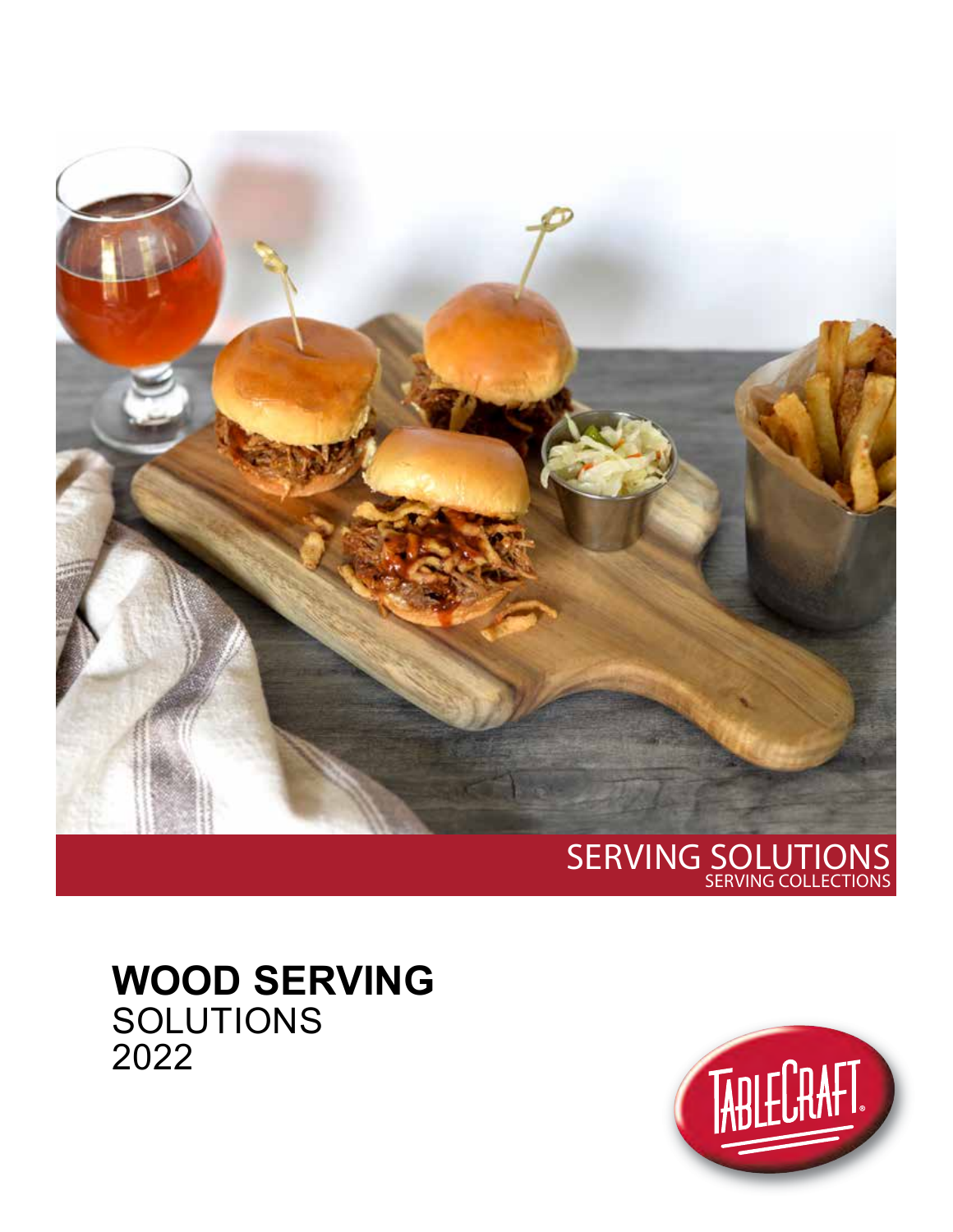## ACACIA COLLECTION™

- Bring rustic charm to your table setting with these handcrafted serving pieces
- Choose from a wide range of boards all made from attractive natural wood
- Prior to using, hand wash your item and protect it with a light coating of mineral oil



An upgrade to the classic bread board, our new Bread Board features the warm, natural tones of Acacia wood. Perfect for serving your homemade loaves, sides and entrees.



|    | Item $#$            | Description                                                   | Min Order/<br>Case Pack |
|----|---------------------|---------------------------------------------------------------|-------------------------|
|    |                     | SERVING BREAD BOARDS WITH HANDLES                             |                         |
| a. | 10508               | $13\% \times 7\frac{3}{4}$                                    | 1 ea / 12 ea            |
|    |                     | END GRAIN SERVING BOARDS                                      |                         |
| е. | ACARD <sub>16</sub> | $16"$ dia x $1\frac{1}{2}$                                    | $1$ ea $/$ 3 ea         |
|    |                     | INDUSTRIAL COLLECTION™-ACACIA WOOD<br>W/ METAL BANDING        |                         |
| C. | 10074               | Cutlery Holder, $5\frac{1}{4} \times 5\frac{1}{4} \times 6$ " | 1 ea / 4 ea             |
| d. | 10076               | Rectangular Paddle, 81/4 x 91/8",<br>14" L w/ Handle          | 1 ea / 6 ea             |
| е. | 10077               | Rectangular Paddle, 7% x 12%",<br>17" L w/ Handle             | $1$ ea $/6$ ea          |
| f. | 10078               | Rectangular Paddle, 8% x 15%",<br>20" L w/ Handle             | $1$ ea $/6$ ea          |
|    | 10079               | Round Paddle, 10" dia x 1434" L w/ Handle                     | $1$ ea $/6$ ea          |
| g. | 10080               | Round Paddle, 12" dia x 163/4" L w/ Handle                    | 1 ea / 6 ea             |
|    | 10081               | Round Paddle, 14" dia x 18%" L w/ Handle                      | 1 ea / 6 ea             |
|    |                     |                                                               |                         |

a

# **INDUSTRIAL** COLLECTION™

Upgrade your buffet or serving presentation with TableCraft's Industrial Collection™. Raw and refined with quality construction of mixed materials to add unique, custom designs and industrial style to your décor. Natural Acacia wood provides warm, earthy texture, while metal piping and rivets add modern, mechanical elements. Perfect for dressing up your buffet or serving meat and cheese boards, appetizers, entrees and desserts.





View our full Industrial Collection™ assortment on page 68